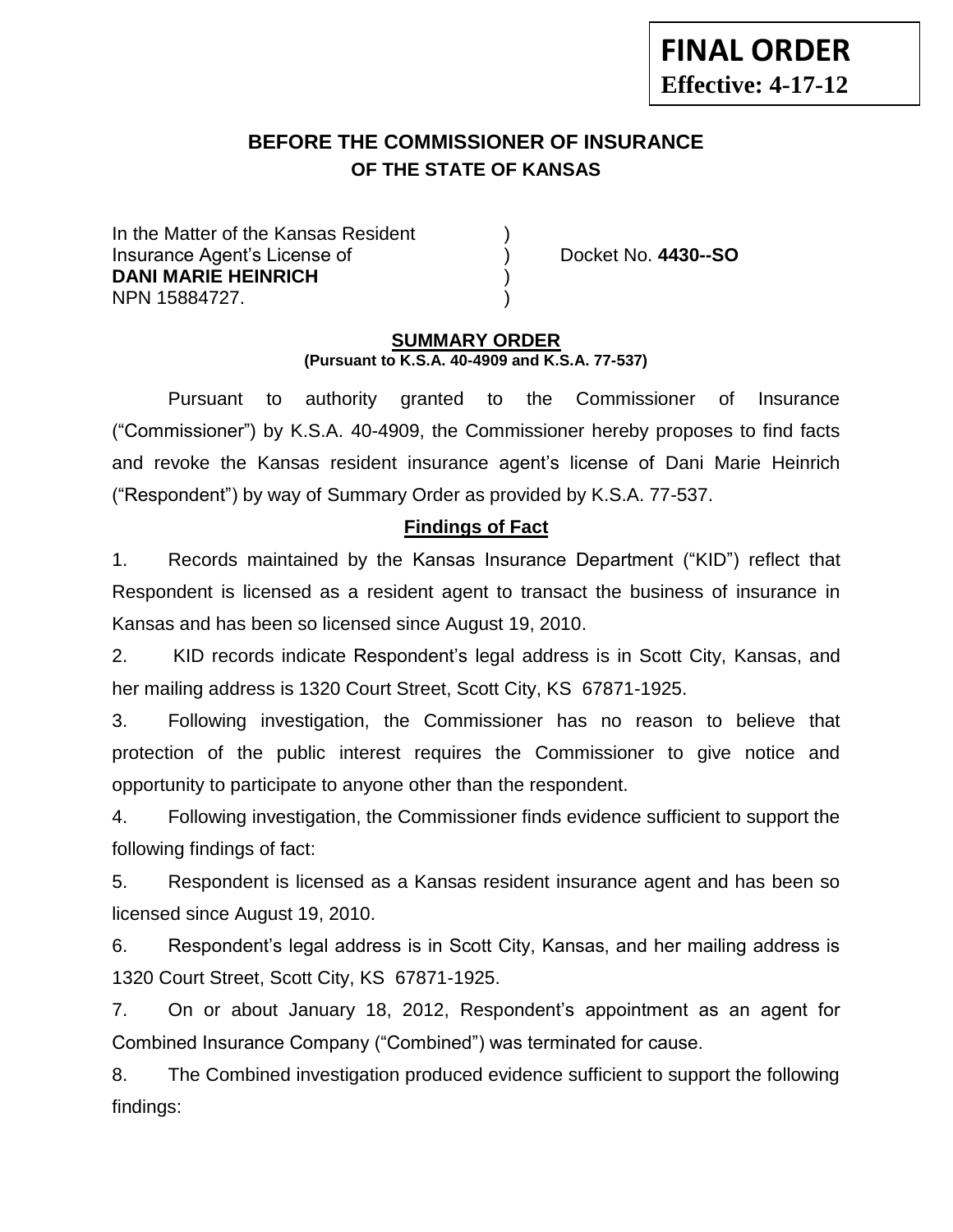- a. Approximately 30 percent of Respondent's business involved replacement of existing Combined policies;
- b. Calls from Respondent's phone, purportedly made by the consumers, stopped billing on original policies;
- c. The voice sounded like Respondent's and at least one of the consumers denied having made the call; and
- d. Respondent was aware of material health history but omitted it from the applications submitted on behalf of at least three consumers, including Respondent's sister-in-law.

9. Respondent disputed Combine's findings and denied any misconduct.

10. Considering the disputed facts, the Commissioner finds that Respondent either misrepresented facts to the insurer on the applications and in the telephone calls or failed to conduct business in a responsible and trustworthy manner.

### **Applicable Law**

11. K.S.A. 2010 Supp. 40-4909(a) provides, in relevant part:

"The commissioner may deny, suspend, revoke or refuse renewal of any license issued under this act if the commissioner finds that the applicant or license holder has: . . .

(8) Used any fraudulent, coercive, or dishonest practice, or demonstrated any incompetence, untrustworthiness or financial irresponsibility in business in this state or elsewhere." K.S.A. 2010 Supp. 40-4909(a).

12. In addition, the Commissioner may revoke any license issued under the Insurance Agents Licensing Act if the Commissioner finds that the interests of the insurer or the insurable interests of the public are not properly served under such license. K.S.A. 40-4909(b).

### **Conclusions of Law**

13. The Commissioner has jurisdiction over Respondent as well as the subject matter of this proceeding, and such proceeding is held in the public interest.

14. The Commissioner finds, based on the Combined investigation, that Respondent's license may be revoked pursuant to K.S.A. 40-4909(a)(8) because Respondent has used fraudulent, coercive, or dishonest practices or demonstrated incompetence and/or a lack of trustworthiness in business.

2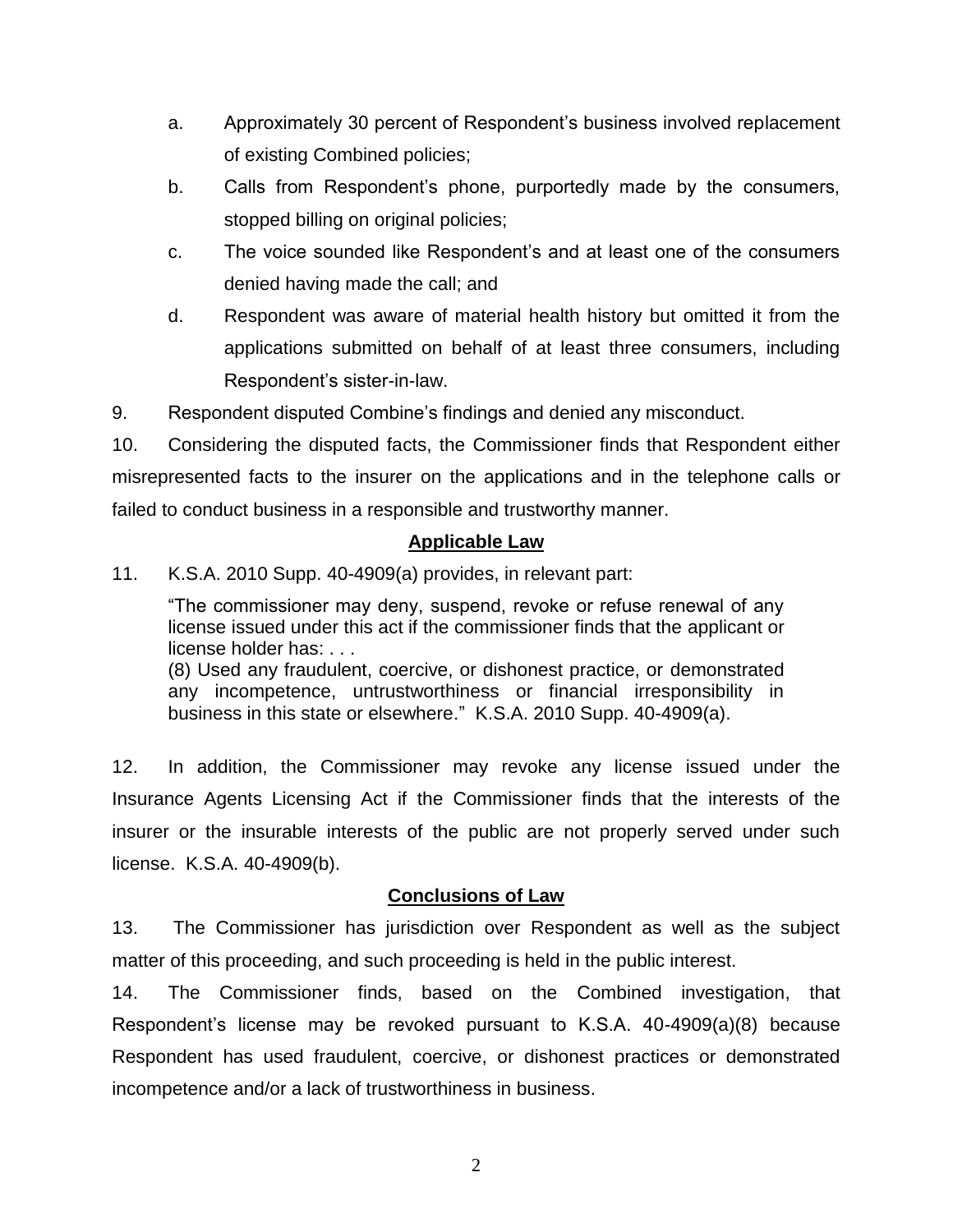15. Based on the foregoing findings, the Commissioner concludes that sufficient grounds exist for the revocation of Respondent's insurance agent's license pursuant to K.S.A. 40-4909(a).

16. The Commissioner further concludes Respondent's license may be revoked pursuant to K.S.A. 40-4909(b) because such license is not properly serving the interests of the insurer and the insurable interests of the public.

17. Based on the facts and circumstances set forth herein, it appears that the use of summary proceedings in this matter is appropriate, in accordance with the provisions set forth in K.S.A. 77-537(a), in that the use of summary proceedings does not violate any provision of the law, the protection of the public interest does not require the KID to give notice and opportunity to participate to persons other than Respondent, and after investigation, KID believes in good faith that the allegations will be supported to the applicable standard of proof.

#### **Policy to be Served**

18. Before issuing an insurance agent license, the Commissioner must determine that the applicant is qualified and has not committed any act that would be grounds for denial, suspension, or revocation. K.S.A. 40-4905(b). Further, the Commissioner may revoke any license issued under the Insurance Agents Licensing Act if the Commissioner finds that the interests of the insurer or the insurable interests of the public are not properly served under the license. The following action is necessary and appropriate to promote the security and integrity of the insurance business and protect insurance consumers by licensing, or continuing to license, persons or entities to sell, solicit, or negotiate insurance in the State of Kansas only if their conduct indicates they are both qualified and trustworthy.

**IT IS THEREFORE ORDERED BY THE COMMISSIONER OF INSURANCE THAT** the Kansas resident insurance agent's license of **DANI MARIE HEINRICH** is hereby **REVOKED. It is further ordered,** that **DANI MARIE HEINRICH** shall **CEASE and DESIST** from the sale, solicitation, or negotiation of insurance, doing any act toward the sale, solicitation, or negotiation of insurance, and/or receiving compensation deriving from the sale, solicitation, or negotiation of insurance in Kansas or on Kansas risks through business conducted on and after the effective date of this order.

3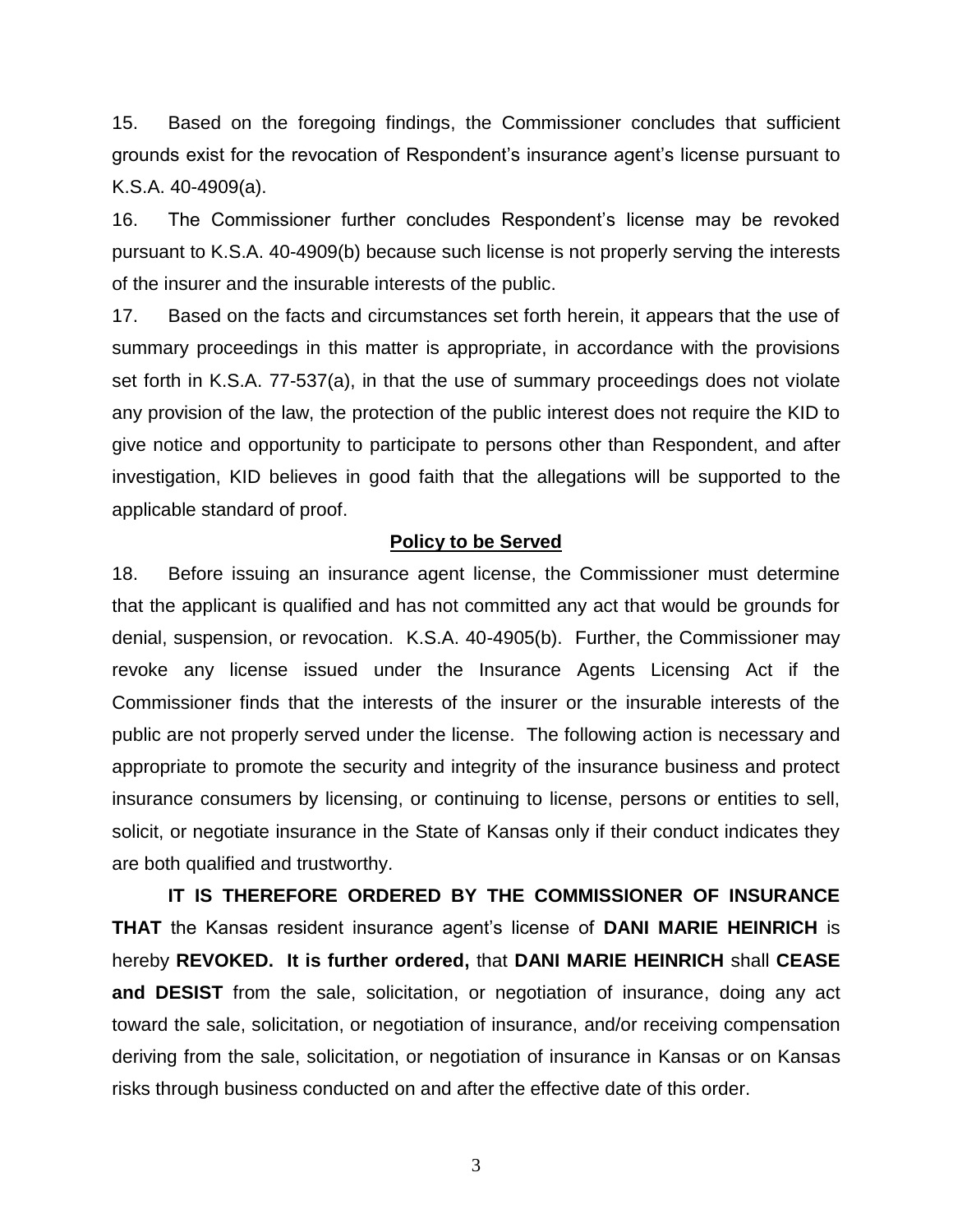**It is further ordered**, pursuant to KSA 77-415(b)(2)(A), that this order is designated by KID as precedent.

**IT IS SO ORDERED THIS \_\_30th\_\_ DAY OF MARCH 2012, IN THE CITY OF TOPEKA, COUNTY OF SHAWNEE, STATE OF KANSAS.**



\_/s/ Sandy Praeger\_\_\_\_\_\_\_\_\_\_\_\_\_\_\_\_ Sandy Praeger Commissioner of Insurance

BY:

/s/ Zachary J.C. Anshutz Zachary J.C. Anshutz General Counsel

## **NOTICE OF RIGHTS TO HEARING AND REVIEW**

**Within fifteen (15) days of the date of service of this Summary Order, Respondent** may submit a written request for a hearing pursuant to K.S.A. 77-537 and K.S.A. 77-542. Any request for a hearing should be addressed to the following:

Zachary J.C. Anshutz, General Counsel Kansas Insurance Department 420 S.W. 9<sup>th</sup> Street Topeka, Kansas 66612

If a hearing is requested, the Kansas Insurance Department will serve notice of the time and place of the hearing and information on procedures, right of representation, and other rights of parties relating to the conduct of the hearing.

**If a hearing is not requested in the time and manner stated above, this Summary Order shall become effective as a Final Order upon the expiration of time for requesting a hearing.** In the event Respondent files a Petition for Judicial Review, pursuant to K.S.A. 77-613(e), the agency officer to be served on behalf of the Kansas Insurance Department is

Zachary J.C. Anshutz, General Counsel Kansas Insurance Department 420 S.W.  $9<sup>th</sup>$  Street Topeka, Kansas 66612